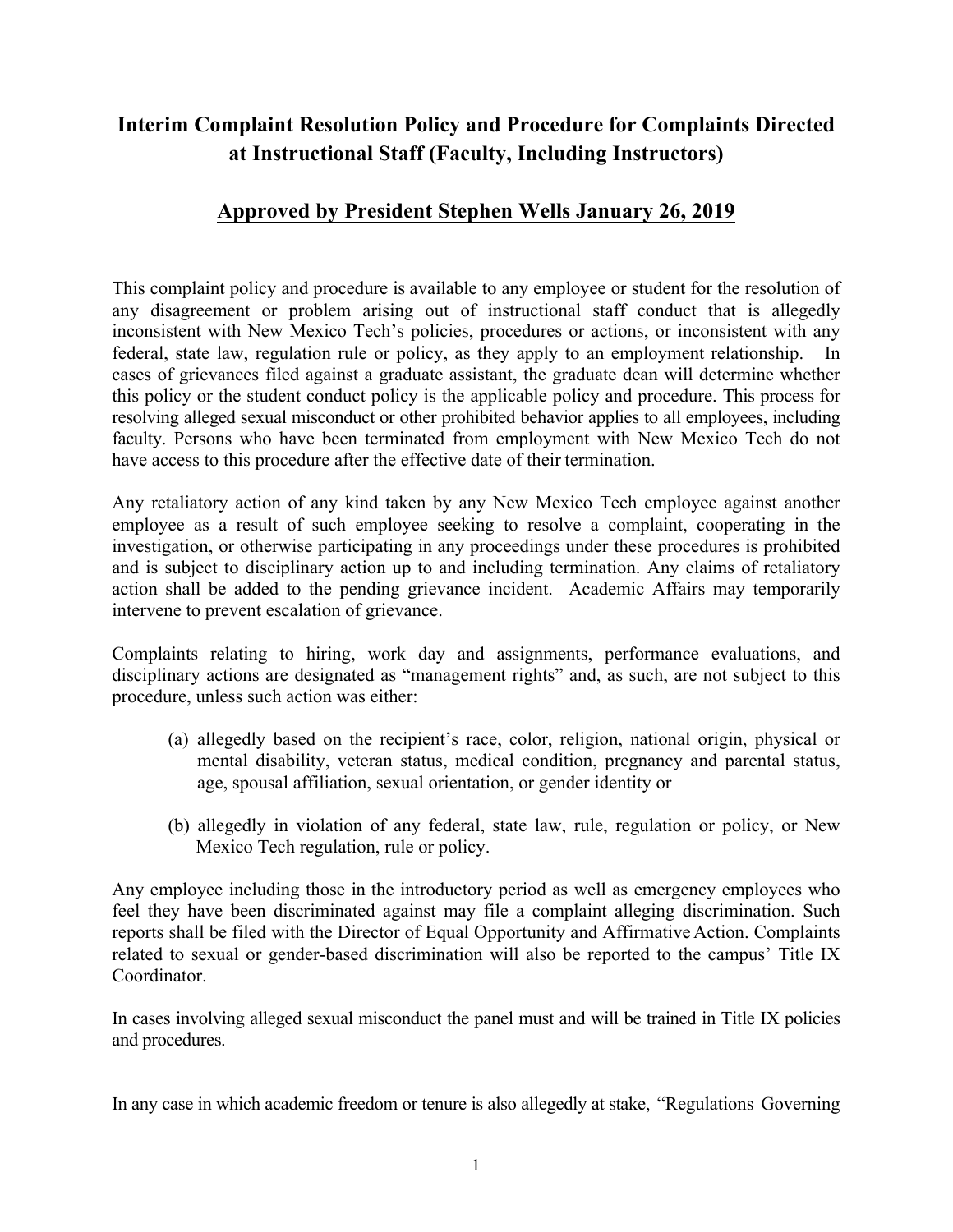Academic Freedom and Tenure (RGAFT)" may apply. In the event that the applicability of RGAFT is challenged by either party, the matter shall be referred to the Senate Academic Freedom and Tenure Committee for a recommendation to the VPAA who, in turn will render a decision on RGAFT applicability. If either the complainant or the respondent are unsatisfied with the VPAA's decision, they may appeal to the President.

Any reported complaints of retaliation involving a NMT employee associated with the Title IX or other prohibited behavior resolution processes will be also addressed by the AA/EEOC and the above process could be utilized for formal resolution.

Below are listed both informal and formal processes to arrive at a resolution. Parties are encouraged to follow informal processes, because these often lead to a more collegial post-resolution relationship, to the benefit of the parties and the department. However, circumstances vary for each case and parties are free to choose either path.

Because these are personnel matters, (i) all formal grievance processes will be heard with one complainant and one respondent, i.e. individually not as a collective group, (ii) all hearings will be closed hearings and (iii) if penalties are invoked, the complainant's right to know of the penalty(s) is limited to those aspects of the penalty that affect the complainant, such as nocontact orders.

The standard of evidence for the formal processes listed below is "clear and convincing evidence", with the proviso that this standard applies only to these processes and is not necessarily the standard to be applied in other policies. Examples of those other policies are Academic Freedom and Tenure, Title IX, or other independent policies.

The grievance/complaint process is as follows:

- 1. Informal Process: The employee or student complainant may choose to initiate the informal complaint process by discussing the problem or disagreement with his/her immediate supervisor of the events upon which the complaint is based; or when he or she became aware of the issue of which they are complaining. If the supervisor is the accused, the employee should seek the next higher authority in the chain of command. The supervisor, in turn, should conduct an investigation and work with the complainant and the accused to resolve the issue(s), consistent with federal, state and Tech laws, regulations, rules and policies. If, after such process fails to satisfy the complainant, he or she may seek resolution to higher authorities in Academic Affairs to informally resolve the issue(s). Alleged incidents of misconduct do not have a statute of limitations and can be reported at any time, but this may have an impact on the investigation capacity and appropriate action available to the institution.
- 2. Formal Process: If the grievance/complaint is not resolved through the informal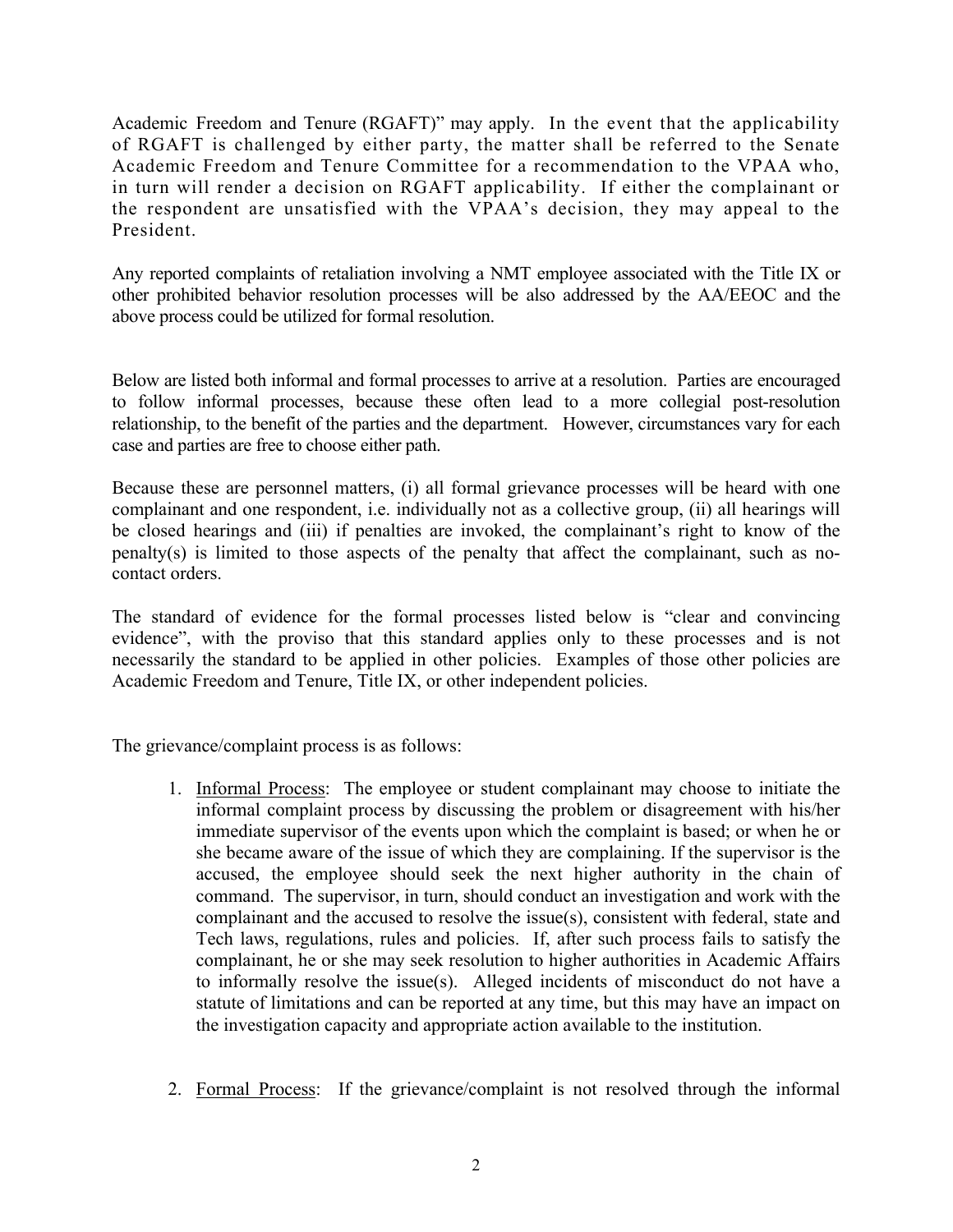process listed above, the complainant may choose to file a formal, written grievance to the Associate Vice President of Academic Affairs (AVPAA) or, if the respondent is a graduate assistant, to the Graduate Dean. The complainant is free to skip the informal process and proceed directly to the formal process, if they so choose. If the respondent is unsatisfied with the outcome of the informal process, they may choose to appeal in writing to the AVPAA for a formal process. If the AVPAA has a conflict of interest or otherwise cannot serve in this capacity, an appropriate dean in the chain of command may fill this role. The AVPAA will work with the Director of Equal Opportunity and Affirmative Action those cases involving equal opportunity or affirmative action. The Title IX Coordinator will also be notified and consulted in all cases involving allegations of sexual misconduct. The findings, recommendations and disciplinary actions resulting from the investigation shall be forwarded to the parties involved within 60 days of receipt of the written complaint unless an alternate timeline is agreed upon. The AVPAA will take these findings and within 10 working days issue a decision to resolve these matters.

- 3. Appeals and Formal Hearings: If the complainant or respondent is not satisfied with either the informal or formal resolutions (see above), the grievance may be submitted in writing to the VPAA of New Mexico Tech for a formal hearing. Either the complainant or respondent may make such a request.
	- i. Formation of the committee: The VPAA shall appoint a grievance committee consisting of five members and two alternates. Committee members must be tenured faculty, but not members of the AFT Committee or Ombudsperson. All committee members must be trained in the appropriate adjudication policies and procedures. The VPAA shall appoint one of the members to chair the committee and to conduct the grievance meetings and review. Either party to the grievance may challenge one member of the committee panelist at a pre-hearing meeting at least 48 hours prior to the formal hearing. An alternate will replace the challenged member. Parties are not required to attend this pre-hearing meeting but they need to submit the name of the committee member they want disqualified.
	- ii. Evidence and Advocates: Parties must provide to the committee the name of any witnesses or advisor/advocate they will bring to the hearing, and a copy of any evidence they will present at the hearing. This information will be shared with both parties and copies will be made for hearing panelist. Either party may bring an advisor/advocate to the hearing, whose role will be limited to advising their respective party. In all cases the complainants and respondents have the right to have an advisor/advocate present throughout the investigation and resolution process.
	- iii. Committee Timeline: The grievance committee shall meet within ten working days of their appointment for the purpose of initiating the